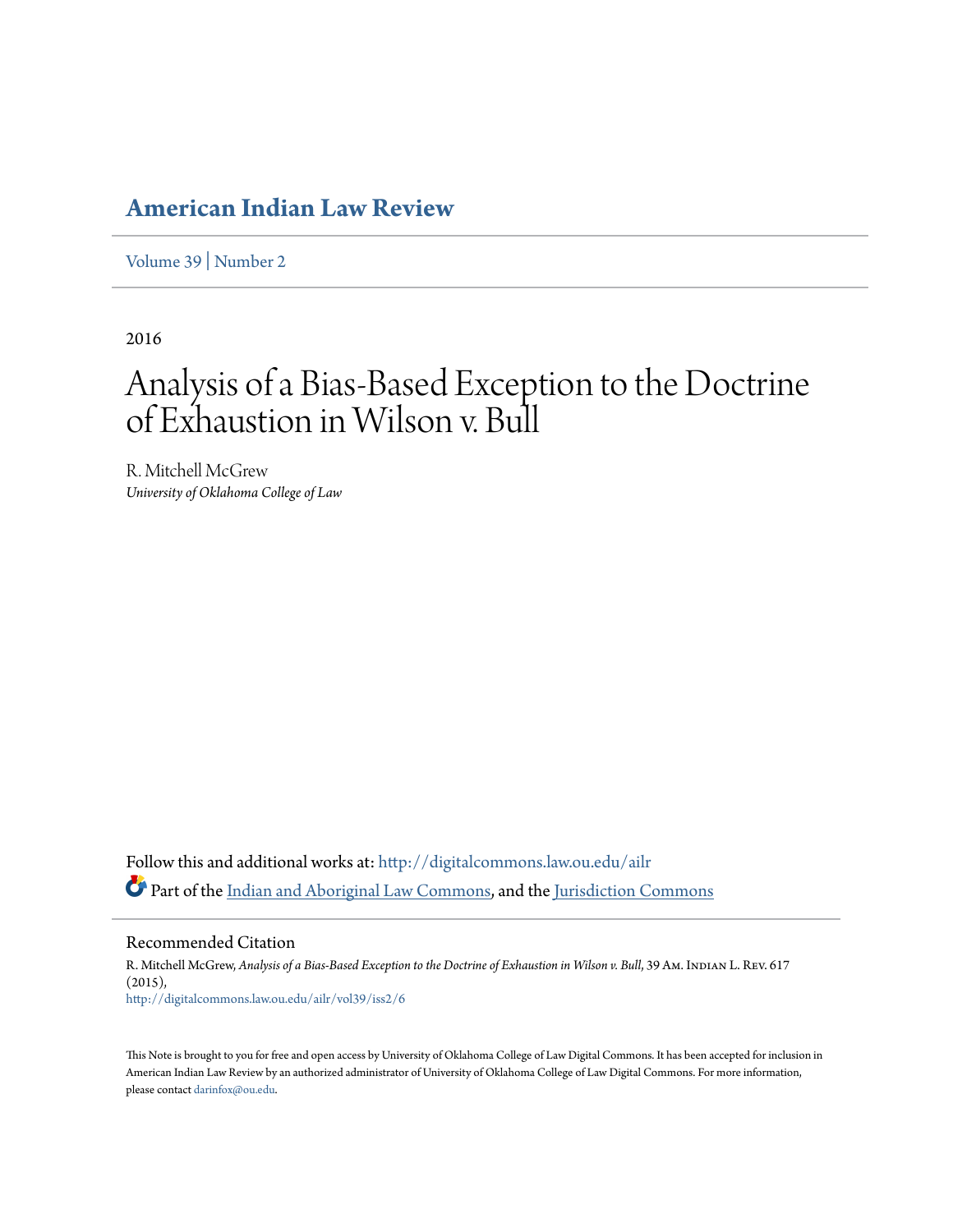## **NOTE**

# **ANALYSIS OF A BIAS-BASED EXCEPTION TO THE DOCTRINE OF EXHAUSTION IN** *WILSON V. BULL*

*R. Mitchell McGrew\**

#### *I. Introduction*

The jurisdictional reach of U.S. federal courts invokes a number of complicated questions and requires a delicate balancing act. Courts and legislators must weigh the guiding and limiting parameters of the Constitution as well as important policy considerations. The waters become even muddier when tribal concerns are involved. The courts are charged with the significant responsibility of maintaining the supremacy of the federal judiciary, but must be cautious not to hinder tribal sovereignty and self-determination. Indicative of this difficult balance is this question: When both the tribal courts and the federal courts can claim jurisdiction, can the parties choose which court to seek relief in? In an effort to protect the sovereignty of tribal courts and in the name of comity, the Supreme Court created the Doctrine of Exhaustion, requiring that tribal parties exhaust any available tribal court remedies before seeking redress in federal court $<sup>1</sup>$ </sup>

Because the Doctrine of Exhaustion is a device intended to maintain fairness in the application of federal and tribal court jurisdiction, it has exceptions in place—safeguards to prevent abuse.<sup>2</sup> In early 2014, a plaintiff seeking jurisdiction in federal district court sought to add another exception to the recognized list. Diane Wilson argued she was exempt from the

 <sup>\*</sup> Second-year student, University of Oklahoma College of Law.

 <sup>1.</sup> *See* Nat'l Farmers Union Ins. Cos. v. Crow Tribe of Indians, 471 U.S. 845, 856–57 (1985); Worcester v. Georgia, 31 U.S. (6 Pet.) 515 (1832); Cherokee Nation v. Georgia, 30 U.S. (1 Pet.) (1831); Johnson v. M'Intosh, 21 U.S. (8 Wheat.) 543 (1823).

 <sup>2.</sup> *See Nat'l Farmers Union*, 471 U.S. at 856 n.21 ("We do not suggest that exhaustion would be required where an assertion of tribal jurisdiction 'is motivated by a desire to harass or is conducted in bad faith'. . . or where the action is patently violative of express jurisdictional prohibitions, or where exhaustion would be futile because of the lack of an adequate opportunity to challenge the court's jurisdiction.") (quoting Juidice v. Vail, 430 U.S. 327, 338 (1977)); *see also* Strate v. A-1 Contractors, 520 U.S. 438, 459 n.14 (1997) ("When . . . it is plain that no federal grant provides for tribal governance of nonmembers' conduct on land covered by *Montana's* main rule, it will be equally evident that tribal courts lack adjudicatory authority over disputes arising from such conduct.").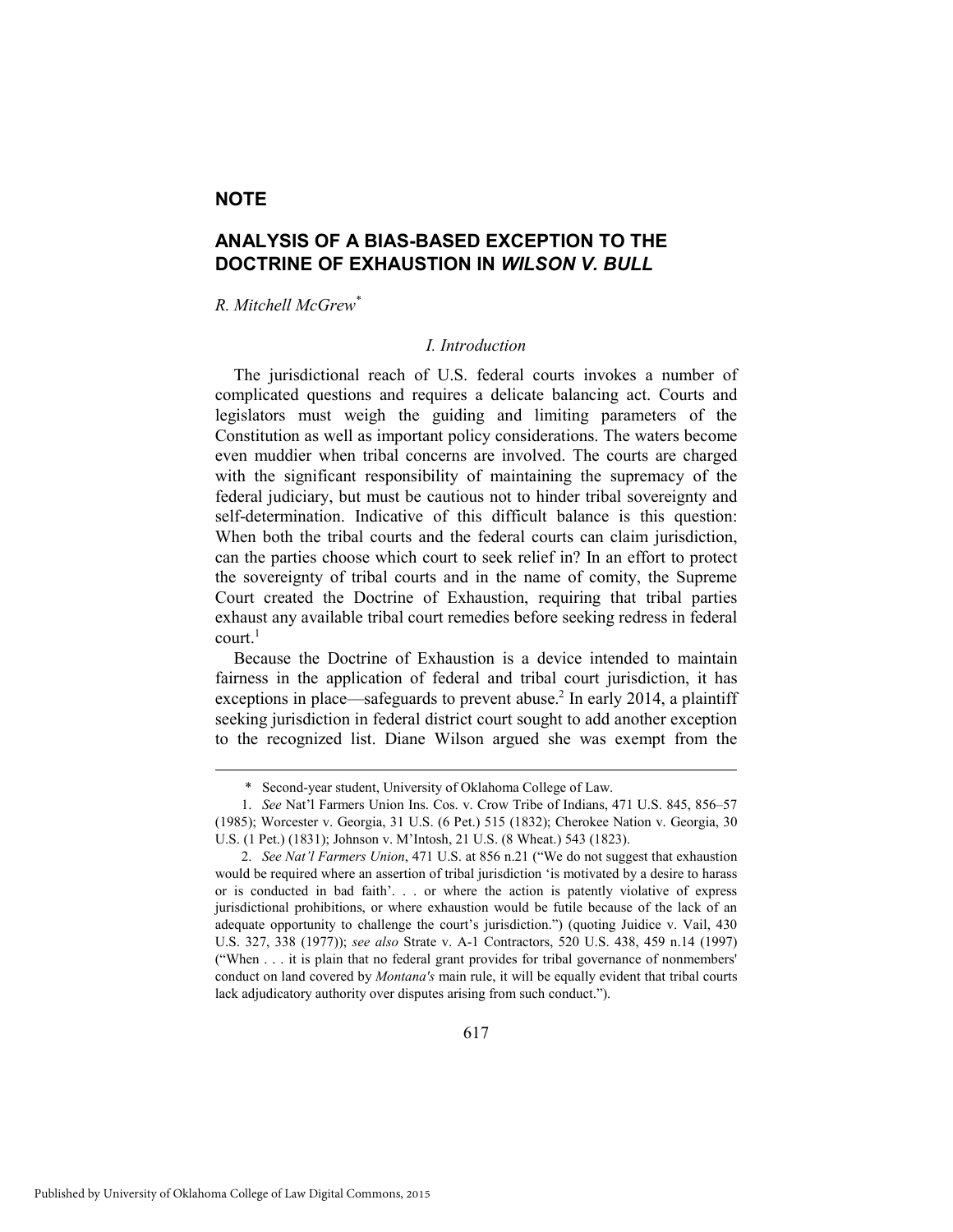exhaustion requirement because the tribal court was incapable of rendering an unbiased opinion in her suit against a tribally chartered college.<sup>3</sup> Following a rejection of her proffered theory of bias, the federal district court for the Western District of South Dakota dismissed her claim.4

This case note examines the opinion given in *Wilson v. Bull*, and closely considers the merits of the new exception proposed by the plaintiff, compared against the policy behind the existing exceptions. On the facts of this particular case, the magistrate judge's recommendation that the claim be dismissed was the right way to dispose of this action, and the trial court was correct in adopting the recommendation. However, Wilson's proposed exception to the Doctrine of Exhaustion merits further inquiry, as it may serve another purpose in line with the policy of the existing exceptions.

Ultimately, an exception to the Doctrine of Exhaustion for potential tribal bias is not an altogether unwise proposal. However, as a tribal member, Wilson was not the proper plaintiff for this exception. Wilson's contention that she—a tribal member—would be deprived of a fair trial because of the tribal court's supposed bias cannot be supported because such a position would destroy any legitimacy that tribal courts have long struggled for. Even so, it is worth exploring whether this exception would be prudent in the narrow circumstances when a non-tribal member plaintiff seeks judicial relief from a tribally chartered entity, such as the Oglala Lakota College, for conduct occurring off the reservation. In such cases, there may be a reasonable concern that a tribal court could be incapable of adjudicating the matter without bias toward a defendant which draws revenue for the tribe. While this proposal still carries some troubling implications, it bears further exploration.

#### *II. The Law Before the Case*

#### *A. Development of the Doctrine of Exhaustion*

The Doctrine of Exhaustion requires a party to a tribal court case to exhaust all tribal court remedies before the party can challenge the tribal court's jurisdiction in federal court. It was introduced by the Supreme Court in *National Farmers Union Insurance Cos. v. Crow Tribe of Indians*. 5 In *National Farmers Union*, the Court examined the rule from *Oliphant v.* 

 <sup>3.</sup> Wilson v. Bull, No. CIV. 12-5078-JLV, 2014 WL 412328, at \*1 (W.D.S.D. Feb. 3, 2014).

 <sup>4.</sup> *Id.* at \*2.

 <sup>5. 471</sup> U.S. 845, 856-57 (1985).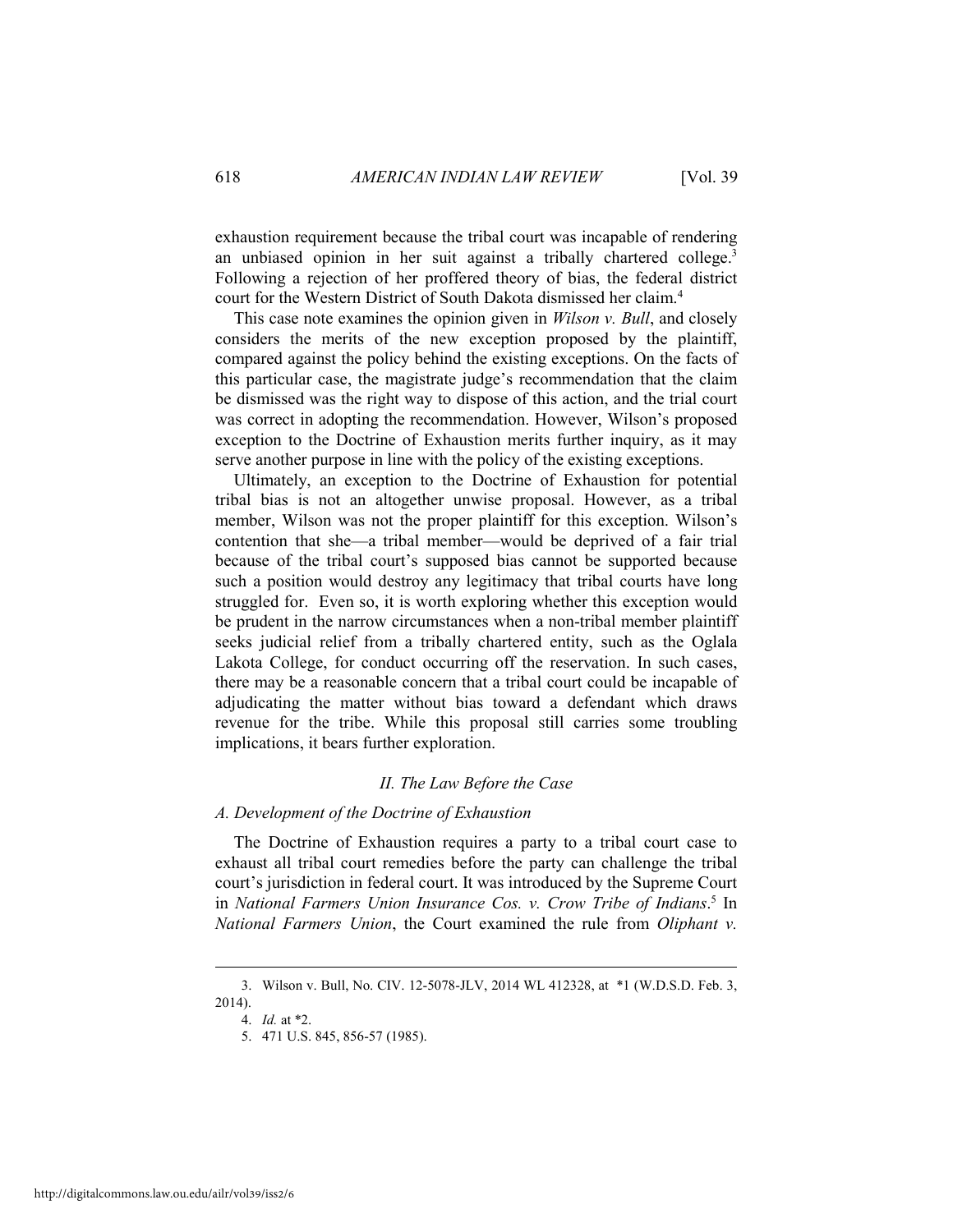Suquamish Indian Tribe<sup>6</sup> stating tribal courts do not have criminal jurisdiction to punish non-Indians for offenses committed on an Indian reservation. However, the Court declined to apply this rule to civil actions.7 The Court endorsed a requirement of tribal court exhaustion, stating that such a rule supports tribal self-determination, allows the full development of a record for federal appellate courts, and "encourage[s] tribal courts to explain to the parties the precise basis for accepting jurisdiction."8 Congress, as the Court said, is "committed to a policy of supporting tribal self-government and self-determination."<sup>9</sup> Justice Stevens continued, arguing that Congress' policy regarding tribal self-government "favors a rule that will provide the forum whose jurisdiction is being challenged the first opportunity to evaluate the factual and legal bases for the challenge."10 The Court held that if the tribal courts have jurisdiction over an action pursuant to 28 U.S.C. § 1331,<sup>11</sup> "exhaustion [of tribal remedies] is required" before such claims might be entertained by federal courts.<sup>12</sup>

The Doctrine of Exhaustion was developed further in 1987, in *Iowa Mutual Insurance Co. v. La Plante*. <sup>13</sup> *Iowa Mutual* asked whether the holding in *National Farmers Union* could be applied in a diversity case over a non-Indian defendant.<sup>14</sup> When members of the Blackfeet Indian Tribe in Iowa brought suit in Blackfeet tribal court against an Iowa insurance company, the defendants challenged the court's subject matter jurisdiction and asserted the plaintiff failed to properly allege tribal court jurisdiction.<sup>15</sup> The tribal court ruled against the defendant on both challenges and the defendant filed in federal district court for its interlocutory appeal.<sup>16</sup> The district court then granted the Indian plaintiffs' motion to dismiss for lack of subject matter jurisdiction, applying precedent

 <sup>6. 35</sup> U.S. 191 (1978).

 <sup>7.</sup> *Nat'l Farmers Union*, 471 U.S. at 853-54.

 <sup>8.</sup> *Id.* at 856-57.

 <sup>9.</sup> *Id*. at 856.

 <sup>10.</sup> *Id.* 

 <sup>11. 28</sup> U.S.C. § 1331 (2012) ("The district courts shall have original jurisdiction of all civil actions arising under the Constitution, laws, or treaties of the United States."). The Court in *National Farmers Union* noted that the district court was correct in "conclud[ing] that a federal court may determine under § 1331 whether a tribal court has exceeded the lawful limits of its jurisdiction." *Nat'l Farmers Union*, 471 U.S. at 853.

 <sup>12.</sup> *Nat'l Farmers Union*, 471 U.S. at 857.

 <sup>13. 480</sup> U.S. 9 (1987).

 <sup>14.</sup> *Id.* at 13-14.

 <sup>15.</sup> *Id.* at 11-12.

 <sup>16.</sup> *Id.* at 12-13.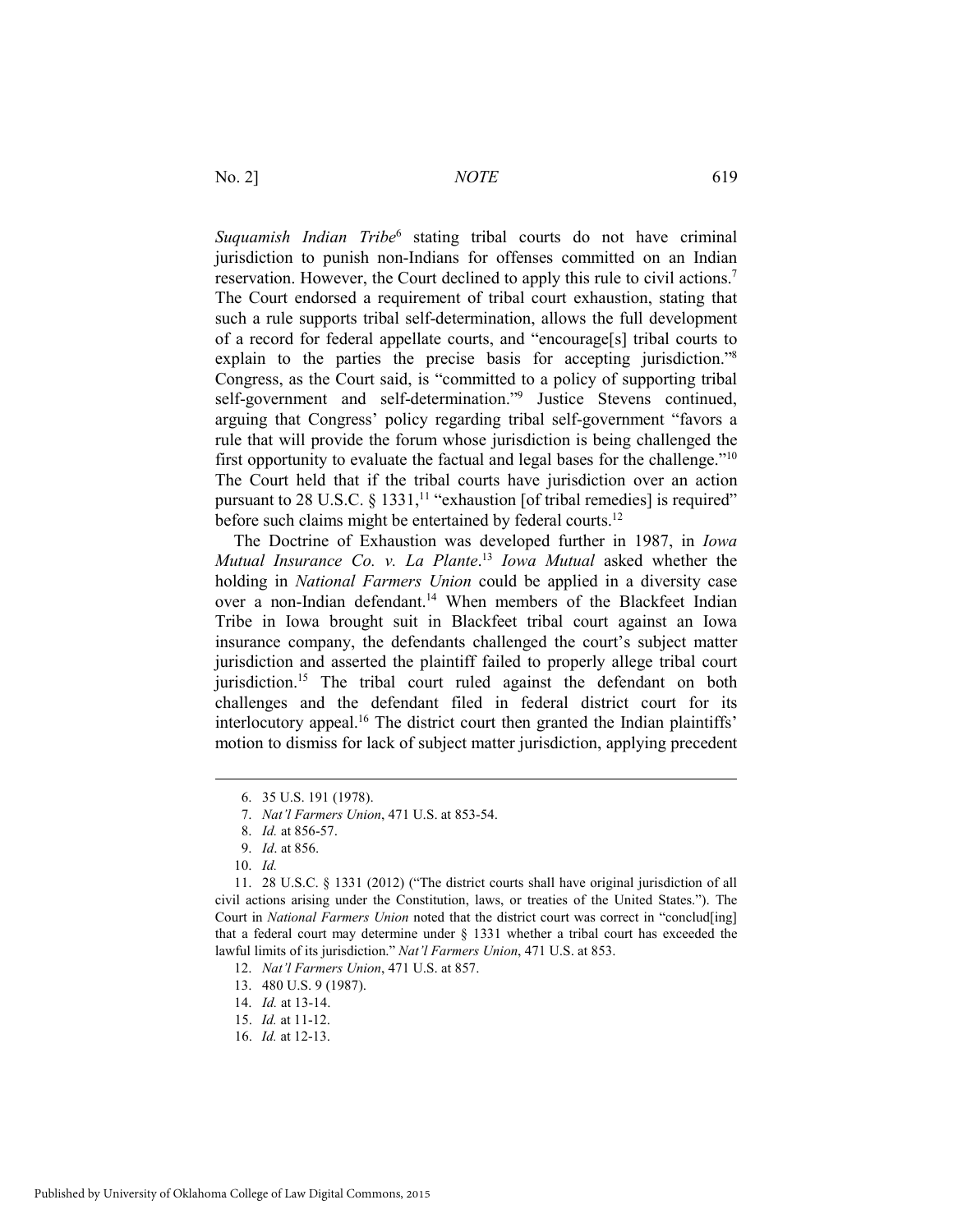that the tribal court must be given an opportunity to determine its own jurisdiction,<sup>17</sup> and the Ninth Circuit affirmed.<sup>18</sup> The Supreme Court determined that the *National Farmers Union* rule applied. Even in diversity cases, parties must exhaust tribal court remedies before seeking adjudication in federal court.19 The lasting rule from *Iowa Mutual* is that the exhaustion of tribal court remedies is required "regardless of the basis for jurisdiction."<sup>20</sup> The Court described the Doctrine of Exhaustion as necessary as a matter of comity, $2<sup>1</sup>$  or "the recognition which one nation allows within its territory to the legislative, executive, or judicial acts of another nation, having due regard both to international duty and convenience, and to the rights of its own citizens."22

#### *B. Exceptions to the Doctrine of Exhaustion*

The Supreme Court has recognized four exceptions to the Doctrine of Exhaustion. The first three arise from *National Farmers Union*. Exhaustion is not required if "assertion of tribal court jurisdiction" meets one of three exceptions: first, when it "is motivated by a desire to harass or is conducted in bad faith"; second, "where the action is patently violative of express jurisdictional prohibitions"; and lastly, "where exhaustion would be futile because of the lack of an adequate opportunity to challenge the court's jurisdiction."23 The Court later created a fourth exception, which applies specifically to the *Montana* rule that "Indian tribes lack civil authority over the conduct of nonmembers on non-Indian fee land within a reservation"24 unless one of two narrow exceptions is met. This fourth exception exempts parties from the exhaustion requirement when "'it is plain that no federal grant provides for tribal governance of nonmembers' conduct on land

 <sup>17.</sup> *Id*. at 13.

 <sup>18.</sup> *Id*.

 <sup>19.</sup> *Id.* at 19-20.

 <sup>20.</sup> *Id.* at 16.

 <sup>21.</sup> *Id.* at 15.

 <sup>22.</sup> Carey Austin Holliday, Note, *Denying Sovereignty: The Louisiana Supreme Court's Rejection of the Tribal Exhaustion Doctrine*, 71 LA. L. REV. 1339, 1341 (2011) (quoting Hilton v. Guyot, 159 U.S. 113, 163-64 (1895)).

 <sup>23.</sup> Nat'l Farmers Union Ins. Cos. v. Crow Tribe of Indians, 471 U.S. 845, 856 n.21 (1985).

 <sup>24.</sup> Atkinson Trading Co. v. Shirley, 532 U.S. 645, 647 (2001).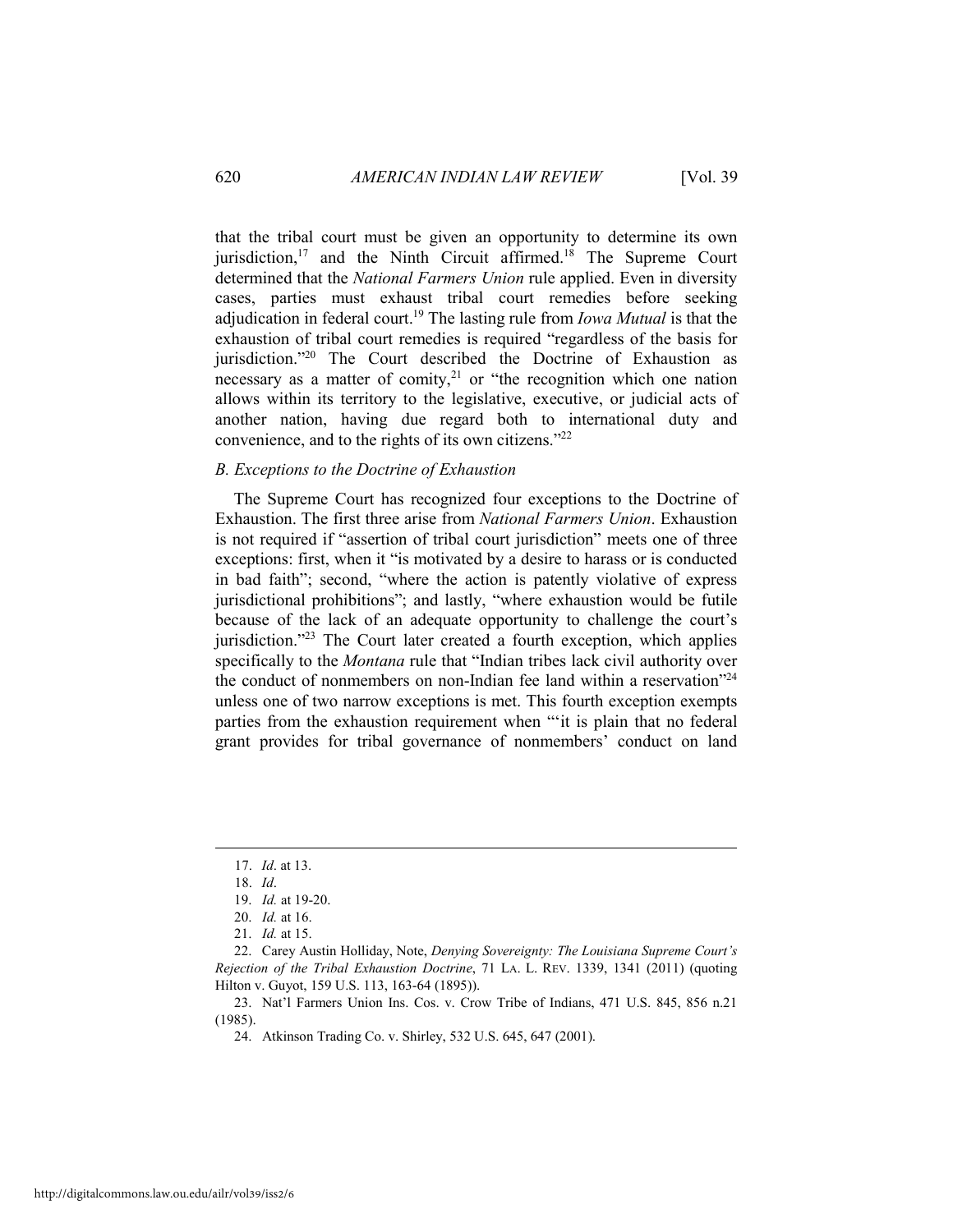No. 2] *NOTE* 621

covered by *Montana*'s main rule<sup>25</sup> so the exhaustion requirement would 'serve no purpose other than delay.'"26

#### *C. Application of the Exhaustion Doctrine*

Since *National Farmers Union* and *Iowa Mutual*, the Supreme Court has reexamined the Doctrine of Exhaustion several times, and continually supports it. For example, the Court has considered whether petitioners were required to exhaust their tribal court claims in *Nevada v. Hicks*. 27 In *Hicks*, the respondent claimed that a state game warden's search of his home exceeded the bounds of the warrant and he sued in tribal court.<sup>28</sup> After the tribal court held that its jurisdiction was proper, the petitioner sought declaratory judgment in federal district court that the tribal court lacked jurisdiction.29 Not only did the district court rule against the petitioner, it also held that the state officials would have to exhaust any claims of qualified immunity in tribal court. On appeal, however, the Supreme Court held that because tribal courts lack jurisdiction over state officials for causes of action relating to their performance of official duties, exhaustion was not required because there it would serve only to delay the proceedings.

Federal circuit courts of appeals inform well on the application of the Exhaustion Doctrine. In analyzing the Doctrine of Exhaustion further, the First Circuit found in *Ninigret Development Corp. v. Narrangansett Indian Wetuomuck Housing Authority* that "the tribal exhaustion doctrine holds that when a colorable claim of tribal court jurisdiction has been asserted, a federal court may (and ordinarily should) give the tribal court precedence . . . ."30 The First Circuit found the Exhaustion Doctrine rests upon three "pillars."<sup>31</sup> The first pillar is Congress' "policy of supporting tribal self-government and self-determination."32 The second is that exhaustion fosters administrative efficiency,<sup>33</sup> and the third pillar is that

 <sup>25.</sup> *See* Montana v. United States, 450 U.S. 544 (1981).

 <sup>26.</sup> Nevada v. Hicks, 533 U.S. 353, 369 (2001) (quoting Strate v. A-1 Contractors, 520 U.S. 438, 459 n.14 (1997)).

 <sup>27. 533</sup> U.S. 353 (2001).

 <sup>28.</sup> *Id*. at 356.

 <sup>29.</sup> *Id.* at 357.

 <sup>30.</sup> Ninigret Dev. Corp. v. Narrangansett Indian Wetuomuck Hous. Auth., 207 F.3d 21, 31 (1st Cir. 2000).

 <sup>31.</sup> *Id.*

 <sup>32.</sup> *Id.* (quoting Nat'l Farmers Union Ins. Cos. v. Crow Tribe of Indians, 471 U.S. 845, 856-57 (1985)).

 <sup>33.</sup> *Id.*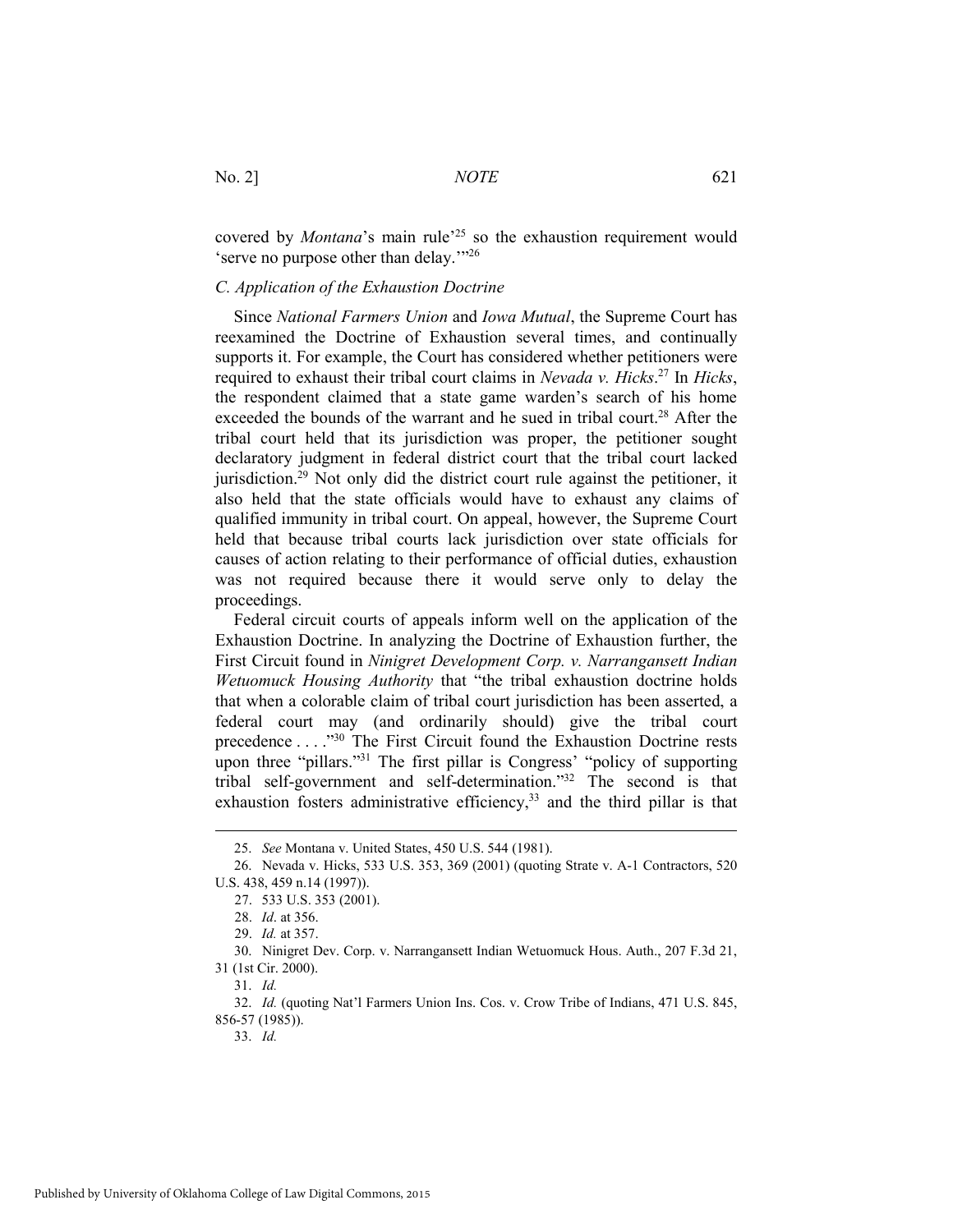exhaustion "provides other decision makers with the benefit of tribal courts' expertise, thus facilitating further judicial review."34 These three cases serve to represent that since its inception, the Doctrine has been supported and praised as the best way to reconcile federal and tribal jurisdictional concerns.

#### *III. Statement of the Case:* Wilson v. Bull

#### *A. Facts*

Diane Wilson is a member of the Oglala Sioux Tribe. In November 2008, she was hired as a teaching assistant for Oglala Lakota College's "Wanblee Head Start" children's program and was subsequently employed through year-to-year contracts.<sup>35</sup> The Oglala Lakota College (OLC) is a tribally chartered organization.36 In April 2009, OLC reprimanded Wilson based on an allegation that she mistreated a child in the program. The specific allegations of her conduct are not listed in the opinion. It warned her that another incident could result in her termination.<sup>37</sup> After another child-mistreatment allegation surfaced in November 2009, Wilson's employment with OLC was terminated.<sup>38</sup> Wilson claimed this second allegation was false and asked OLC to reinstate her job or buy out the remainder of her contract.39 However, OLC upheld her termination after an informal grievance meeting.40 Wilson then requested a "formal full board hearing" in front of the OLC's Board of Trustees, but this was denied because the request was untimely.<sup>41</sup> OLC's policy required Wilson to submit a written request within five business days of the informal grievance meeting, and she missed this deadline.<sup>42</sup> Wilson, acting pro se, filed a wrongful termination suit in federal court in October 2012, demanding compensatory and punitive damages.43 She asserted federal question jurisdiction, pleading claims based on the Fort Laramie Treaty, the

 $\overline{a}$ 

43. *Id.*

 <sup>34.</sup> *Id.* 

 <sup>35.</sup> Wilson v. Bull, No. CIV. 12-5078-JLV, 2014 WL 412328, at \*2 (W.D.S.D. Feb 3, 2014).

 <sup>36.</sup> *Id.* at \*3.

 <sup>37.</sup> *Id.* at \*2.

 <sup>38.</sup> *Id.*

 <sup>39.</sup> *Id.* 

 <sup>40.</sup> *Id.*

 <sup>41.</sup> *Id.* at \*2-3. 42. *Id.* at \*3.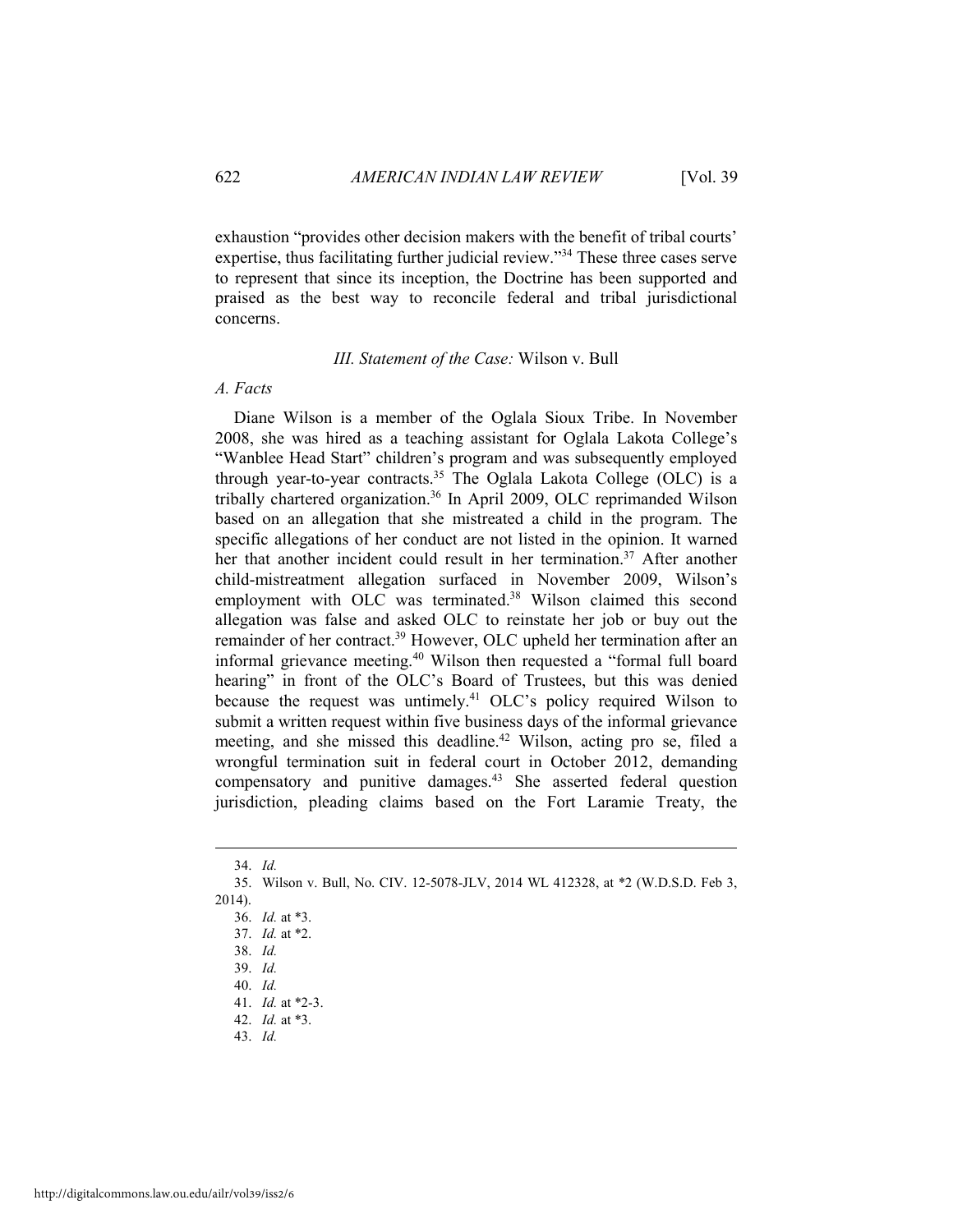Administrative Procedures Act, and the Fourteenth Amendment.<sup>44</sup> The two named defendants in the suit were Thomas Short Bull, the President of OLC, and Michelle Yankton, the Director of OLC's Head Start program.<sup>45</sup>

#### *B. Holding*

The defendants moved to dismiss the case without prejudice in part<sup>46</sup> because Wilson failed to exhaust her tribal remedies, instead initiating her complaint in federal court.<sup>47</sup> The court sought the recommendation of U.S. Magistrate Judge Veronica L. Duffy, who advised the court to grant the defendants' motion and dismiss the case for Wilson's failure to exhaust her tribal remedies.48 Judge Duffy noted Wilson's concerns about tribal court bias "because of their connections to OLC," but explained this allegation does not fit within any existing exceptions to the Exhaustion Doctrine.<sup>49</sup> The district court adopted Judge Duffy's recommendation in full, and dismissed Wilson's complaint without prejudice.<sup>50</sup>

The district court was not swayed by Wilson's other argument that she should be exempt from the Doctrine of Exhaustion because "the tribal court will not be impartial to [her] case due to [its] loyalty to OLC College."<sup>51</sup> The district court rejected this because the alleged impartiality of the tribal courts is not one of the recognized exceptions to the Doctrine of Exhaustion.52 Judge Duffy noted that requiring Wilson to exhaust tribal remedies was particularly just in this case—even more just than in *National Farmers Union* or *Iowa Mutual* because those cases involved suits against a non-member party, whereas Wilson's case was a dispute between a tribal member and a tribally chartered organization.<sup>53</sup>

Wilson made no claim that she did, in fact, exhaust her tribal remedies,<sup>54</sup> nor did she argue that the facts of this case fit within one of the previously existing exceptions. The function of Wilson's argument was to suggest that a new exception to the exhaustion requirement be adopted: a party need not exhaust her tribal remedies when the tribal court is unable to render an

 <sup>44.</sup> *Id.*

 <sup>45.</sup> *Id.* at \*2-3.

 <sup>46.</sup> The defendants also requested dismissal on the merits of the case. *Id*. at \*5.

 <sup>47.</sup> *Id.* at \*3.

 <sup>48.</sup> *Id*. at \*1.

 <sup>49.</sup> *Id.* at \*5.

 <sup>50.</sup> *Id.* at \*2.

 <sup>51.</sup> *Id.* at \*1.

 <sup>52.</sup> *Id.*

 <sup>53.</sup> *Id.* at \*3.

 <sup>54.</sup> *Id.* at \*1.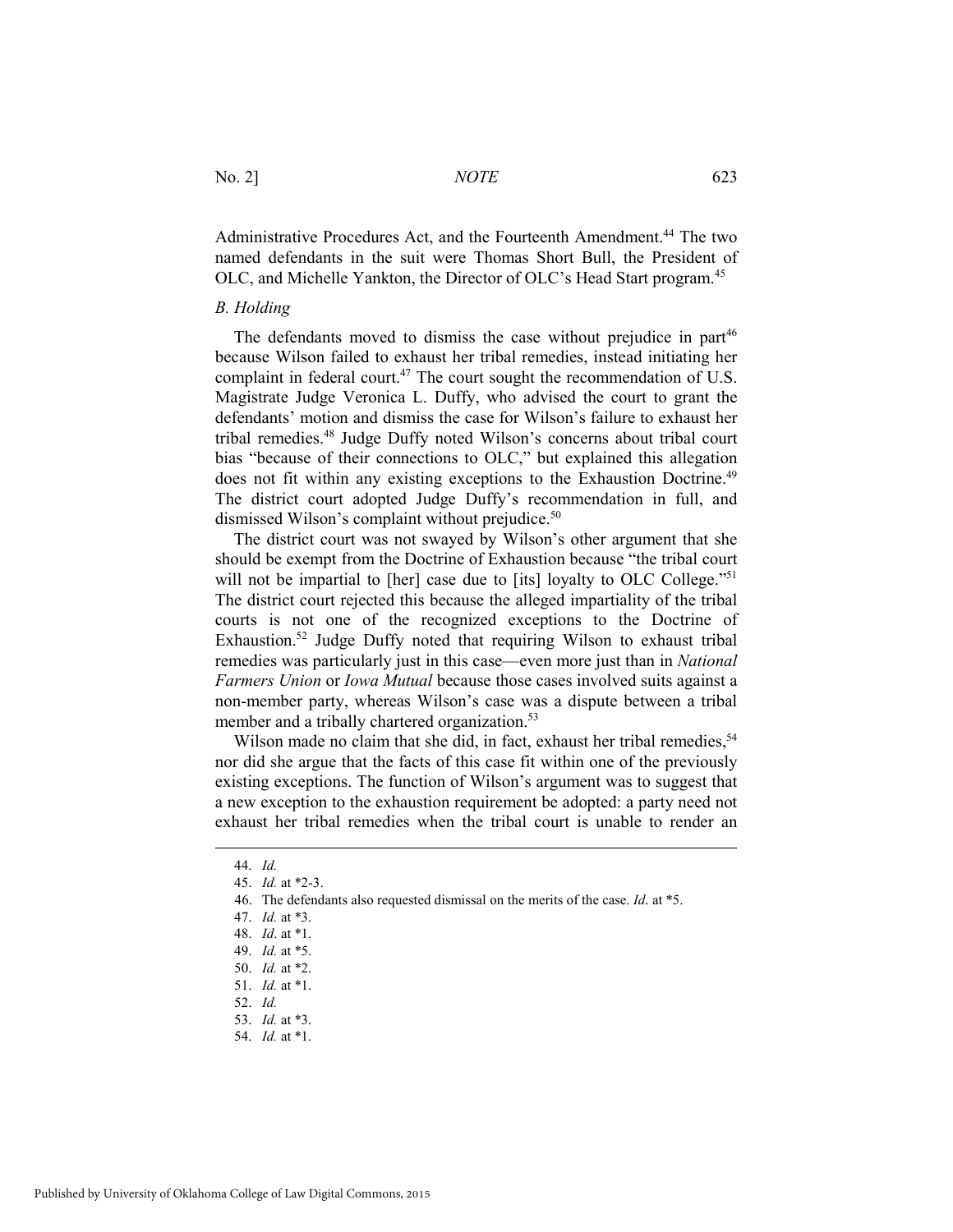impartial opinion because of bias toward a party.<sup>55</sup> Because trial courts are typically bound to operate within existing statutory and common law, leaving the creation of new law to appellate courts and legislators, the trial court refused to create a new exception.

As a procedural matter, it is important to note that Wilson's claim was dismissed on jurisdictional grounds without prejudice.<sup>56</sup> If Wilson seeks redress through tribal sources and is truly subject to the kind of bias she claims exists, then she will have the opportunity to bring her action in federal court again. In this circumstance, her claim would likely survive a jurisdictional challenge because she has exhausted her tribal court remedies. Furthermore, she will have satisfied the first exception to the Exhaustion Doctrine, which states a claimant need not exhaust tribal remedies if the assertion of tribal jurisdiction "is motivated by a desire to harass or is conducted in bad faith."57

#### *IV. Analysis*

#### *A. Why Diane Wilson Was Not the Proper Plaintiff to Propose a Bias-Based Exception*

Because the Doctrine of Exhaustion is based on a "policy of supporting tribal self-government and self-determination, and because it is prudential rather than jurisdictional,"58 any exceptions also serve to impose limitations upon tribal self-government and self-determination. Considering those implications, suggestions to expand the list of exceptions should be viewed closely and with utmost skepticism, as should any attempt to limit tribal autonomy. Even assuming that the exhaustion requirement can be bypassed with a showing the tribal court is unable to render an impartial opinion, Judge Duffy and the district court correctly decided this case.

Requiring exhaustion of tribal court remedies was particularly proper in this case because it involved a dispute between two tribal parties: a tribal member and a tribally chartered organization. "The facts in this case support requiring exhaustion of tribal remedies even more compellingly than did the facts in *National Farmers Union* and *LaPlante*" because "here, the issue is whether a tribe has jurisdiction over a dispute between a

 <sup>55.</sup> *Id.*

 <sup>56.</sup> *Id.* at \*2.

 <sup>57.</sup> Nat'l Farmers Union v. Crow Tribe of Indians, 471 U.S. 845, 857 n.21 (1985).

 <sup>58.</sup> Gaming World Int'l v. White Earth Band of Chippewa Indians, 317 F. 3d 840, 849 (8th Cir. 2003) (quoting *Nat'l Farmers Union*, 471 U.S. at 856).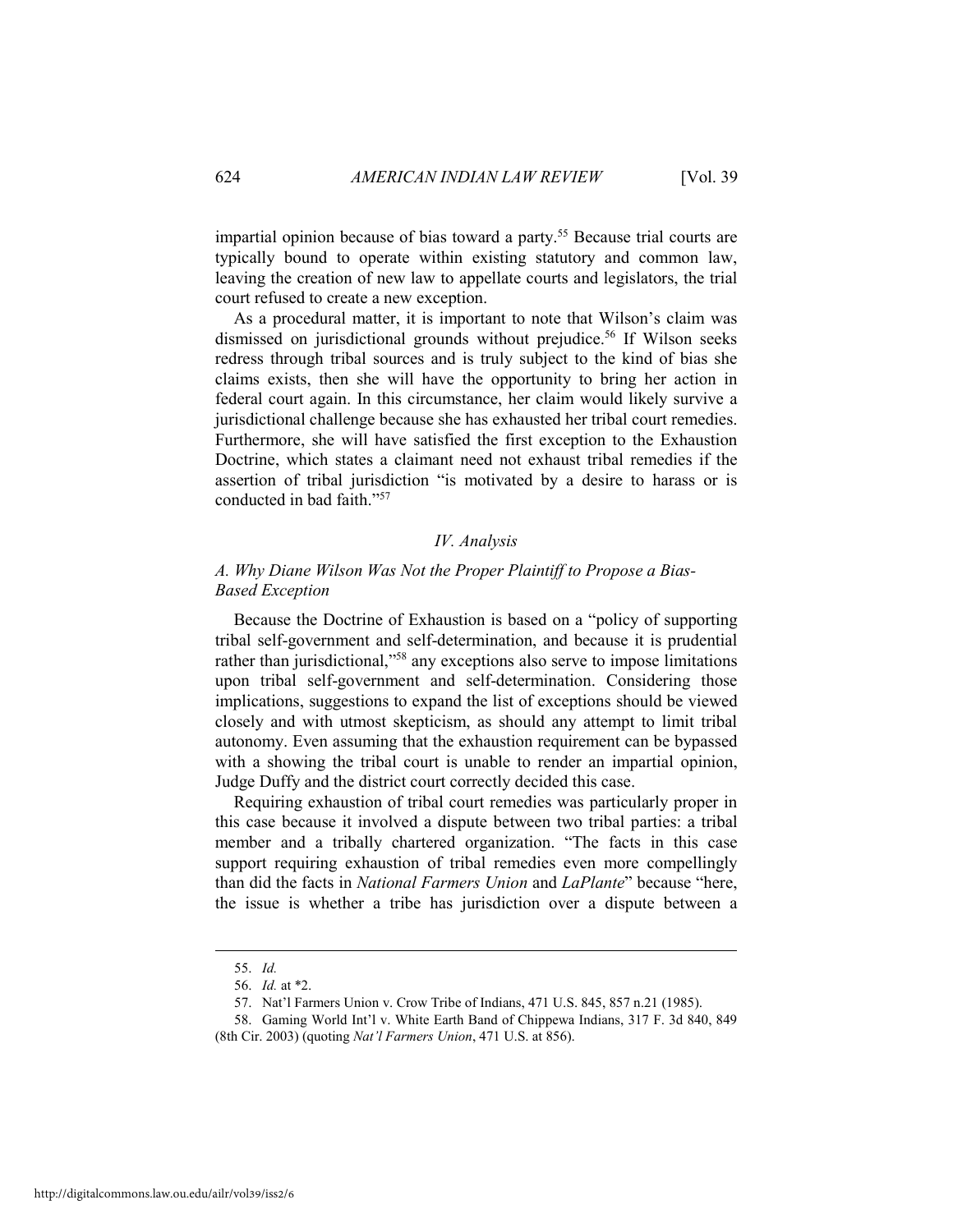*member* and a tribally chartered organization."<sup>59</sup> The Supreme Court cases giving rise to the Doctrine of Exhaustion and its exceptions involved suits against non-members, and even then the Court upheld the exhaustion requirement.60 If Wilson had been successful in avoiding tribal court on the grounds that the court's loyalty to OLC would deprive her of impartial adjudication, the damage to the doctrines of tribal legitimacy would be substantial. The question then becomes quite harrowing: If tribal courts cannot try cases between two tribal parties, then who falls under their jurisdiction? Instead, any discussion of whether the alleged impartiality of a tribal court constitutes a just exception to the Exhaustion Doctrine must be based on jurisdiction over non-members. There is no viable way to grant tribal members this exception without severely injuring the independence of tribal courts to deal with disputes between their members and tribally chartered organizations. The adoption of this exception for tribal members would allow for the circumvention of tribal courts whenever convenient, rendering their jurisdiction toothless.

However, Wilson's failed argument raises an interesting question about the merits of attaching a new exception to the Exhaustion Doctrine. Why not adopt a new exception for a narrow factual situation when the tribal courts could not even be expected to operate impartially? What if the plaintiff was a non-Indian and the defendant, similarly to Oglala Lakota College, was a tribally chartered organization that brought in revenue for the tribe?

#### *B. The Policy Behind the Existing Exceptions*

As previously noted, there are currently four recognized exceptions to the Doctrine of Exhaustion: exhaustion of tribal remedies

is not required (1) where "assertion of tribal jurisdiction is motivated by a desire to harass or is conducted in bad faith"; (2) where the action is "patently violative of express judicial prohibitions"; (3) "where exhaustion would be futile because of the lack of adequate opportunity to challenge the court's jurisdiction"; and  $(4)$  "[w]hen . . . it is plain that no federal grant provides for tribal governance of nonmembers' conduct on land

 <sup>59.</sup> *Wilson*, 2014 WL 412328, at \*5.

 <sup>60.</sup> *See Nat'l Farmers Union*, 471 U.S. 845; Iowa Mut. Ins. Co. v. LaPlante, 480 U.S. 9 (1987).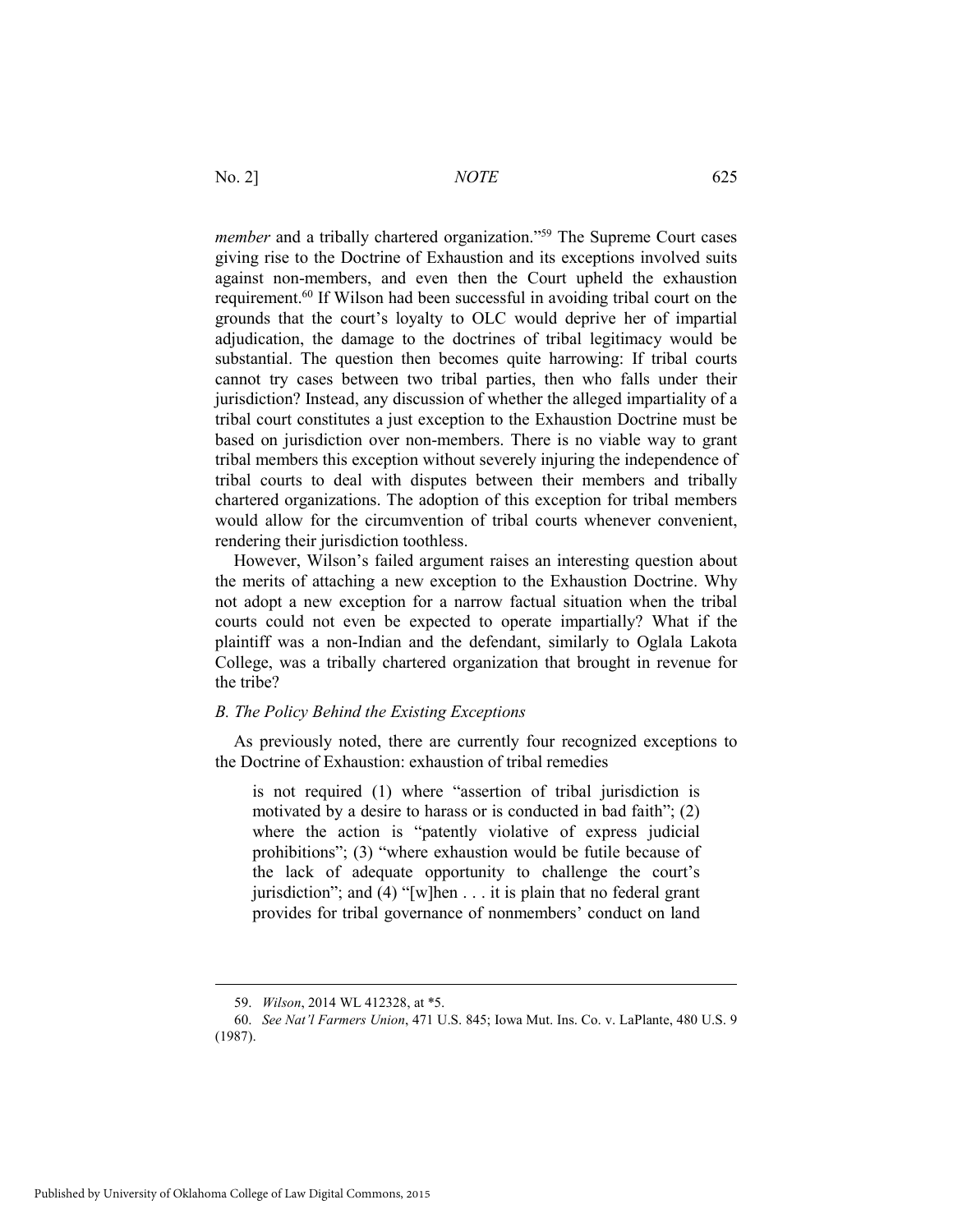#### covered by *Montana*'s main rule, so the exhaustion requirement would serve no purpose other than delay."<sup>61</sup>

Each of these exceptions arises out of policy concerns involving simple notions of fairness, equity, and good faith. None imply the federal courts are superior to, or more capable of impartial justice than tribal courts.

An exception allowing an Indian plaintiff to circumvent tribal court jurisdiction based on court bias toward tribally chartered organization defendants would be incongruous with the policies underlying the four recognized exceptions. Wilson's argument<sup> $62$ </sup> suggests that federal courts are more capable of rendering impartial judgments than tribal courts. Whether this assertion is valid is irrelevant when considering a possible bias exception. A bias exception implies a point the other exceptions reject: tribal courts are incompetent.

#### *C. The Supreme Court Weighs in on Alleged Incompetence of Tribal Courts*

The Supreme Court has looked at the competence of tribal courts, and rejected an exemption from tribal court jurisdiction based on incompetence, protecting tribal courts' place as the "appropriate forums for the exclusive adjudication of disputes affecting important personal and property interests of both Indians and non-Indians."63 The petitioner in *Iowa Mutual* also sought to avoid tribal court jurisdiction, arguing that local bias and incompetence justified exemption.<sup>64</sup> The Court reiterated that alleged incompetence is not one of the recognized exceptions, and that it would be "contrary to the congressional policy promoting the development of tribal courts."65 The Supreme Court will not suggest that tribal courts are incompetent, and it will not grant relief to parties that can only forward a fear of tribal court incompetence.

#### *D. Conflicts of Interest or Incompetence?*

There is a key difference between extending the proposed exception to Wilson and extending it to a non-Indian plaintiff: allowing Indian plaintiffs to bypass tribal court jurisdiction because of bias implies tribal courts are incapable of fairly adjudicating matters. The use of such an exception for non-Indian plaintiffs suing tribally chartered organizations carries a

 <sup>61.</sup> *Wilson*, 2014 WL 412328, at \*1 (quoting Nevada v. Hicks, 533 U.S. 353, 369  $(2001)$ ).

 <sup>62.</sup> *Id.* at \*5.

 <sup>63.</sup> Santa Clara Pueblo v. Martinez, 436 U.S. 49, 65 (1978).

 <sup>64.</sup> *Iowa Mut. Ins. Co.*, 480 U.S. at 18-19.

 <sup>65.</sup> *Id.*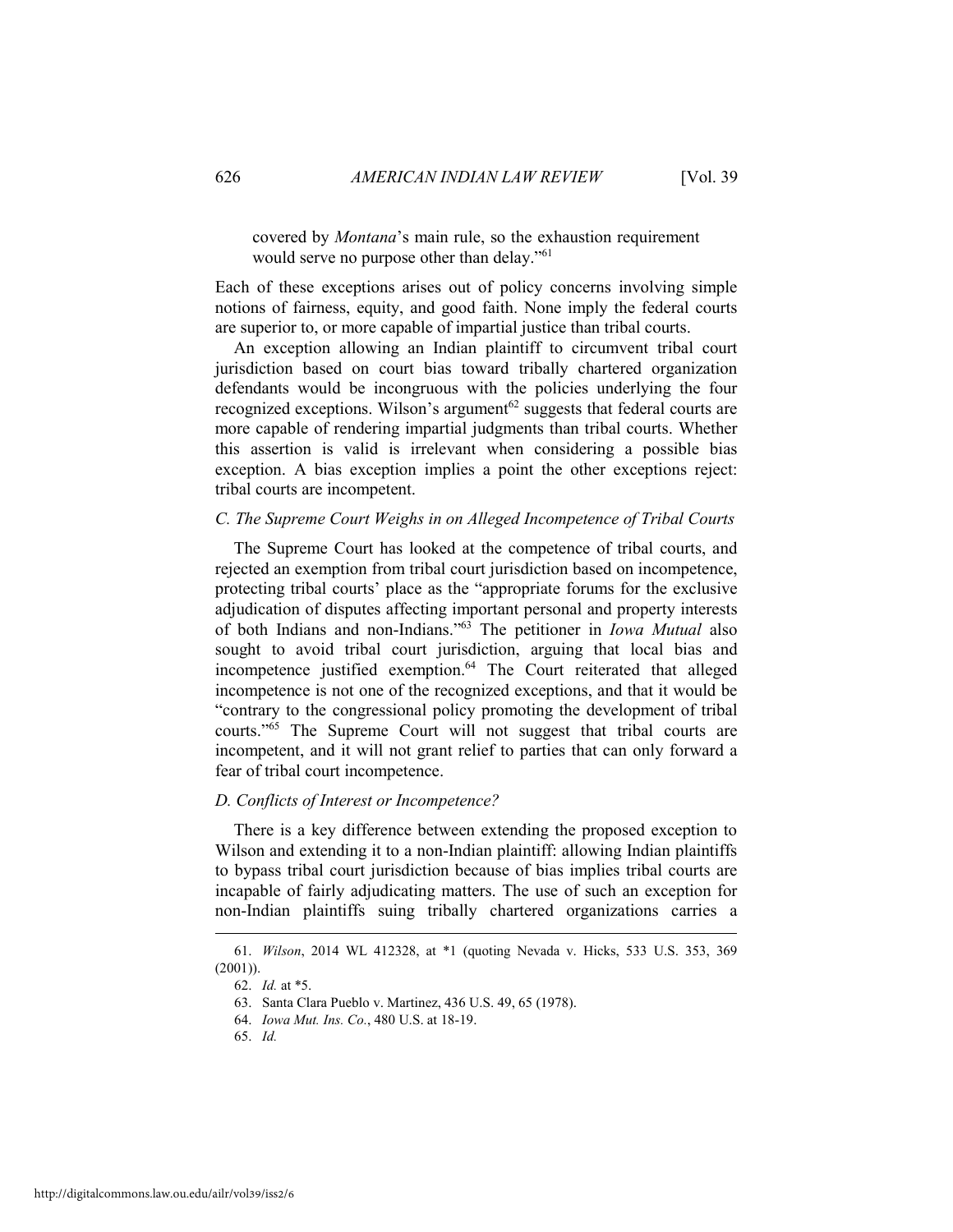different implication, which although problematic, is less troubling than that of tribal court incompetence. An exception for non-Indian plaintiffs against tribally chartered organization defendants suggests not that tribal courts are *unable* to oversee matters fairly, but that they could be *unwilling* to do so when the defendant is a source of revenue for the tribe.

It is crucial to draw distinctions between this suggestion and other very common situations. In the context of state and federal government, suits are frequently brought involving governmental entities that draw revenue for the government, like a state tax commission. It might be said that the rationale behind a bias-based exception would extend to this arena, suggesting that a private entity could not have a fair trial in federal court against the Internal Revenue Service. However, just as the bias-based exception would not apply when a tribal member brings suit against a source of tribal revenue, such concerns would not need to be addressed here because the private citizen or entity has subjected himself to the jurisdiction of the United States courts by simply being a citizen or domestic entity. The bias-based exemption would apply in situations where a non-tribal member ends up in tribal court, due not to his or her citizenship, but by activity.

It can be argued that a bias-based exception already exists within the Doctrine of Exhaustion, as an example of harassment or bad faith. It is true that a party that can actually demonstrate an act or pattern of bias in the tribal courts could likely achieve this exception. The proposed new exception, however, would allow for parties to overcome the exhaustion requirement without an actual showing of such bias. In the specific posture this note suggests, when a non-tribal member brings a claim against a source of tribal revenue, there could be a presumption that exhaustion is unnecessary, allowing proceedings to move forward in federal court without the delay for a party to make a showing of harassment or bad faith.

To be clear, this is not intended to imply that tribal courts are corrupt. This would be a far more serious accusation. Instead, it means to illustrate a clear conflict of interest that arises when a non-Indian party must submit to tribal court jurisdiction when suing a tribally chartered organization. The non-Indian plaintiff is at the unique disadvantage of litigating in an unfamiliar court, and may incur substantial costs before they can question tribal court jurisdiction.<sup>66</sup> It seems unjust to require the plaintiff to argue in front of a court whose financial interests are tied to the defendant.

 <sup>66.</sup> James D. Griffith, *Understanding the Tribal Court Exhaustion Doctrine*, J.D. GRIFFITH LAW (Oct. 7, 2013), https://jdgriffithlaw.wordpress.com/2013/10/07/tribal-ctexhaustion-doctrine/.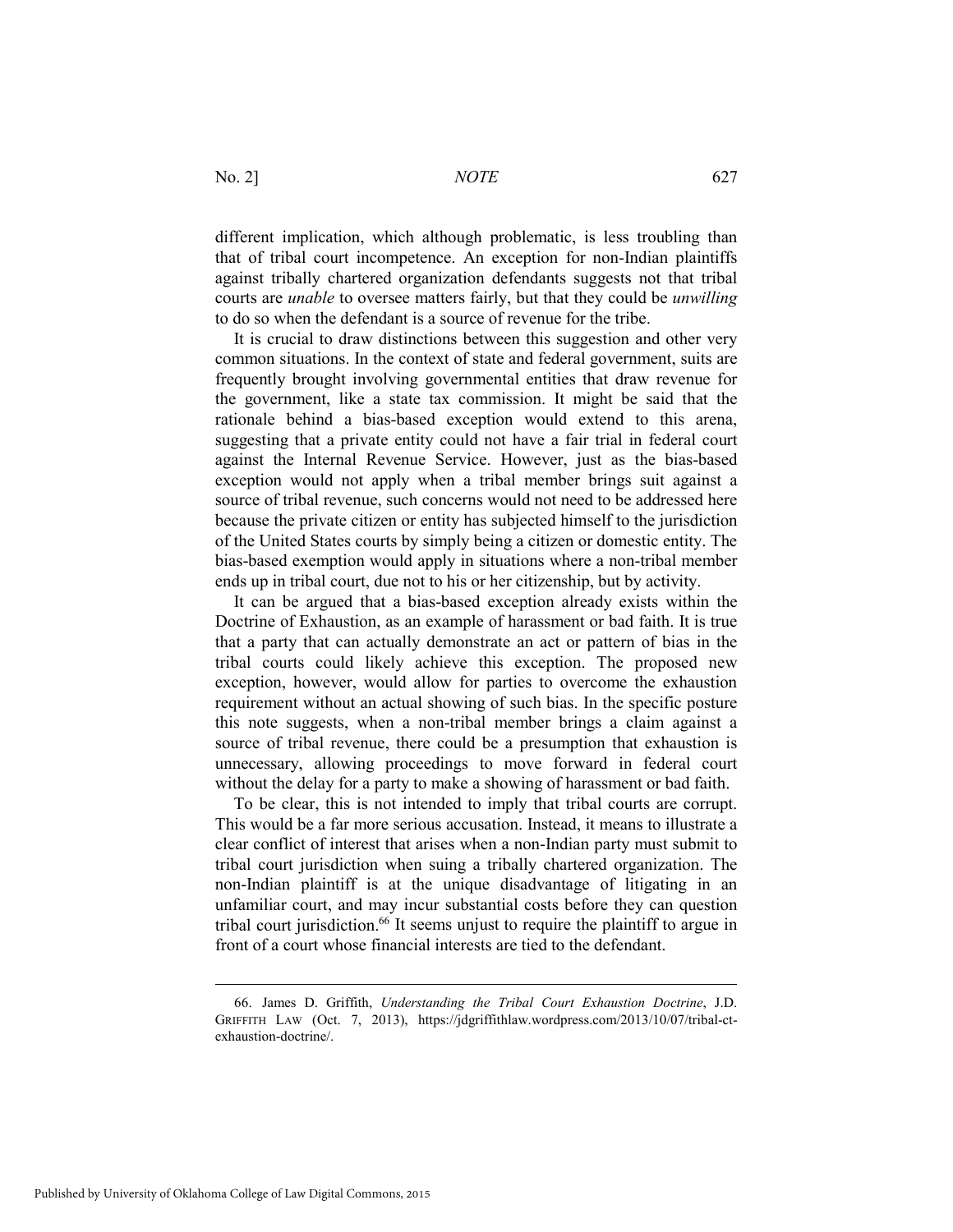#### *E. Bias-Based Exception as a Method of Tribal Court Recusal*

With respect to the conflict of interest concern, the proposed bias-based exception could operate as a method of tribal court recusal, just as justices and judges are expected to recuse themselves in matters where their impartiality "might reasonably be questioned."67 Title 28 U.S.C. § 455 outlines specific situations where a judge's impartiality is so questionable that the judge must recuse himself, including personal bias or prejudices,<sup>68</sup> having served as a private practice or government lawyer in the matter at hand,<sup>69</sup> having a financial interest in the subject matter in controversy,<sup>70</sup> or having an otherwise close relationship to any party, lawyer, material witness, or person who would be substantially affected by the case's outcome.71

While tribal judges are not bound by  $\frac{1}{2}$  455, the code serves as support for the proposition that it is wise for tribal courts to refrain from overseeing cases involving a tribally chartered organization that brings in money for the tribe. Such circumstances are analogous to  $\S$  455(b)(4), which requires recusal when the judge's financial interests are involved.

The American Bar Association requires lawyers similarly to avoid conflicts of interest.72 Lawyers are expected to decline to represent certain clients if the representation would adversely affect another client.<sup>73</sup> They are also prohibited from acquiring any sort of financial interest adverse to their clients.74 As judges and lawyers are expected to avoid any potential conflicts of interest, should we not similarly expect tribal courts to recuse themselves when the tribal government has a financial interest in the case's outcome?

#### *F. The Need for Greater Federal Oversight*

After examining tribal court decisions after the inception of the Exhaustion Doctrine, Judith V. Royster has suggested that as tribal courts are vested with increasing sovereignty, "the more need there seems to be

 $\overline{a}$ 

74. MODEL RULES OF PROF'L CONDUCT R. 1.8.

 <sup>67. 28</sup> U.S.C. § 455(a) (2012).

 <sup>68.</sup> *Id.* § 455(b)(1).

 <sup>69.</sup> *Id.* § 455(b)(2)-(3).

 <sup>70.</sup> *Id.* § 455(b)(4).

 <sup>71.</sup> *Id.* § 455(b)(5).

 <sup>72.</sup> MODEL RULES OF PROF'L CONDUCT R. 1.7.

 <sup>73.</sup> *Id.*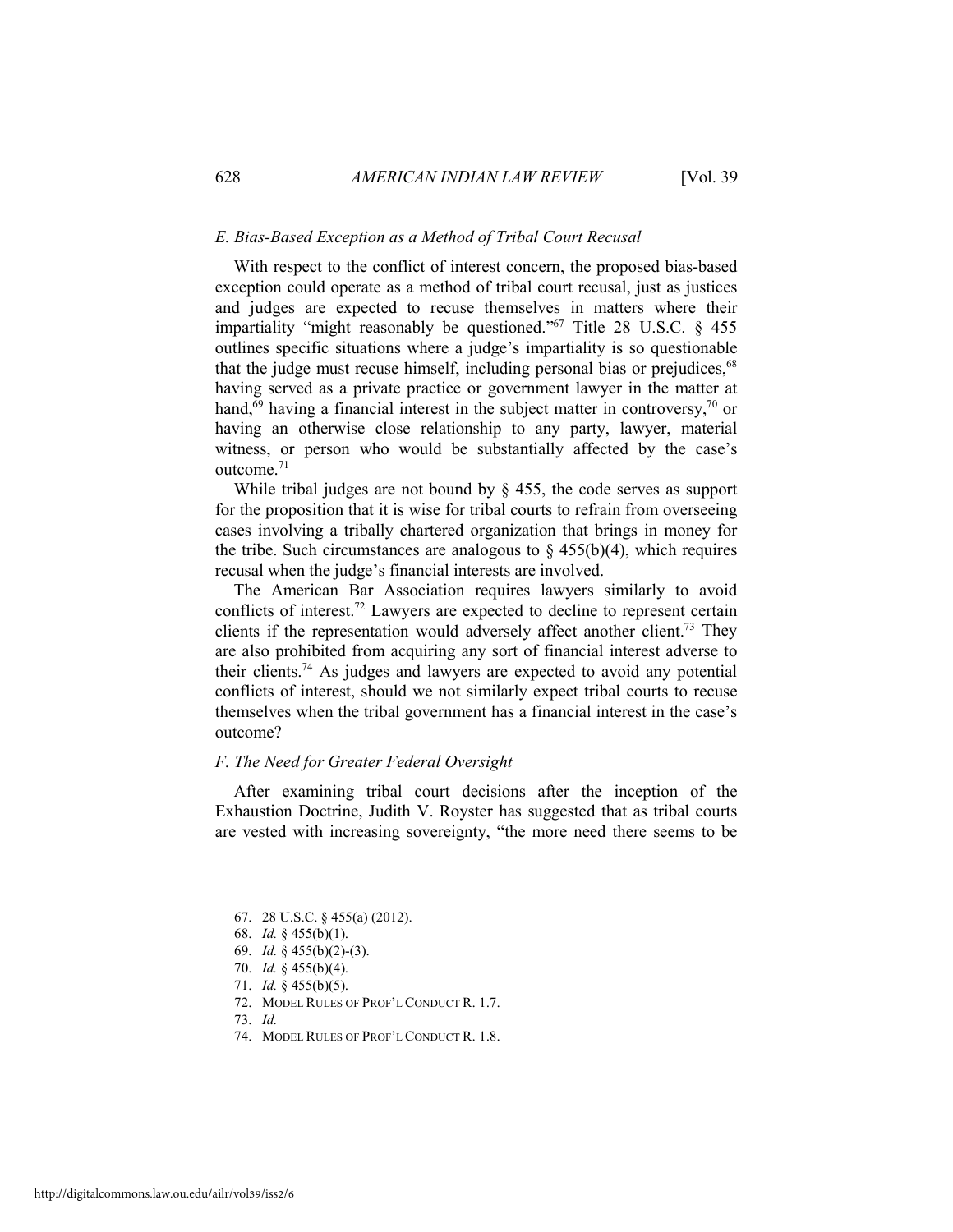for increasing federal scrutiny."75 Without such scrutiny, tribal exhaustion would mean little other than "delay and additional expense for the litigants."76 While neither Royster nor this note mean to suggest that each tribal court decision ought to be presumed in error, Royster illustrates the point that the federal government can do more to ensure that tribal jurisdiction is not over-asserted to the detriment of non-Indian parties.

Royster's analysis supports the proposed exception in another way. In studying federal post-exhaustion review cases, Royster determined that although the federal courts review tribal determinations of federal law de novo, they accord "total deference" to tribal court determinations of tribal law.<sup>77</sup> This finding alone is not troubling, as one would expect federal courts to defer to tribal courts in interpreting tribal law. However, with little to no possibility of a federal court reversing a tribal court's determination on tribal law, it should not be easy to exercise tribal jurisdiction over a non-Indian plaintiff suing a tribally chartered organization. The primary concern here is that non-tribal members, with perhaps only the most incidental contact with a tribe, could be subjected to the jurisdiction of a foreign court with little actual recourse from the federal courts.

#### *G.* Williams v. Lee *Distinguished*

Opponents to this proposed exception may cite *Williams v. Lee*, where the Supreme Court reversed the Arizona Supreme Court's ruling that Arizona state courts had jurisdiction over suits by non-Indians against Indians, even if the action arose on an Indian reservation.78 In *Williams*, the plaintiff was a non-Indian who ran a general store located on the Navajo Indian Reservation in Arizona. He sued a Navajo Indian married couple who lived on the reservation to collect on an outstanding debt. Drawing inspiration from John Marshall,79 Justice Black held that to allow the exercise of state jurisdiction would "undermine the authority of the tribal courts over Reservation affairs and hence would infringe upon the right of Indians to govern themselves."80 It was irrelevant to the Court that the

 <sup>75.</sup> Judith V. Royster, *Stature and Scrutiny: Post-Exhaustion Review of Tribal Court Decisions*, 46 U. KAN. L. REV. 241, 241 (1998).

 <sup>76.</sup> *Id.* at 245.

 <sup>77.</sup> *Id.* at 281.

 <sup>78.</sup> Williams v. Lee, 358 U.S. 217, 218 (1959).

 <sup>79.</sup> *Id.* at 218-19 (citing Worcester v. Georgia, 31 U.S. (6 Pet.) 515 (1832)).

 <sup>80.</sup> *Id.* at 223.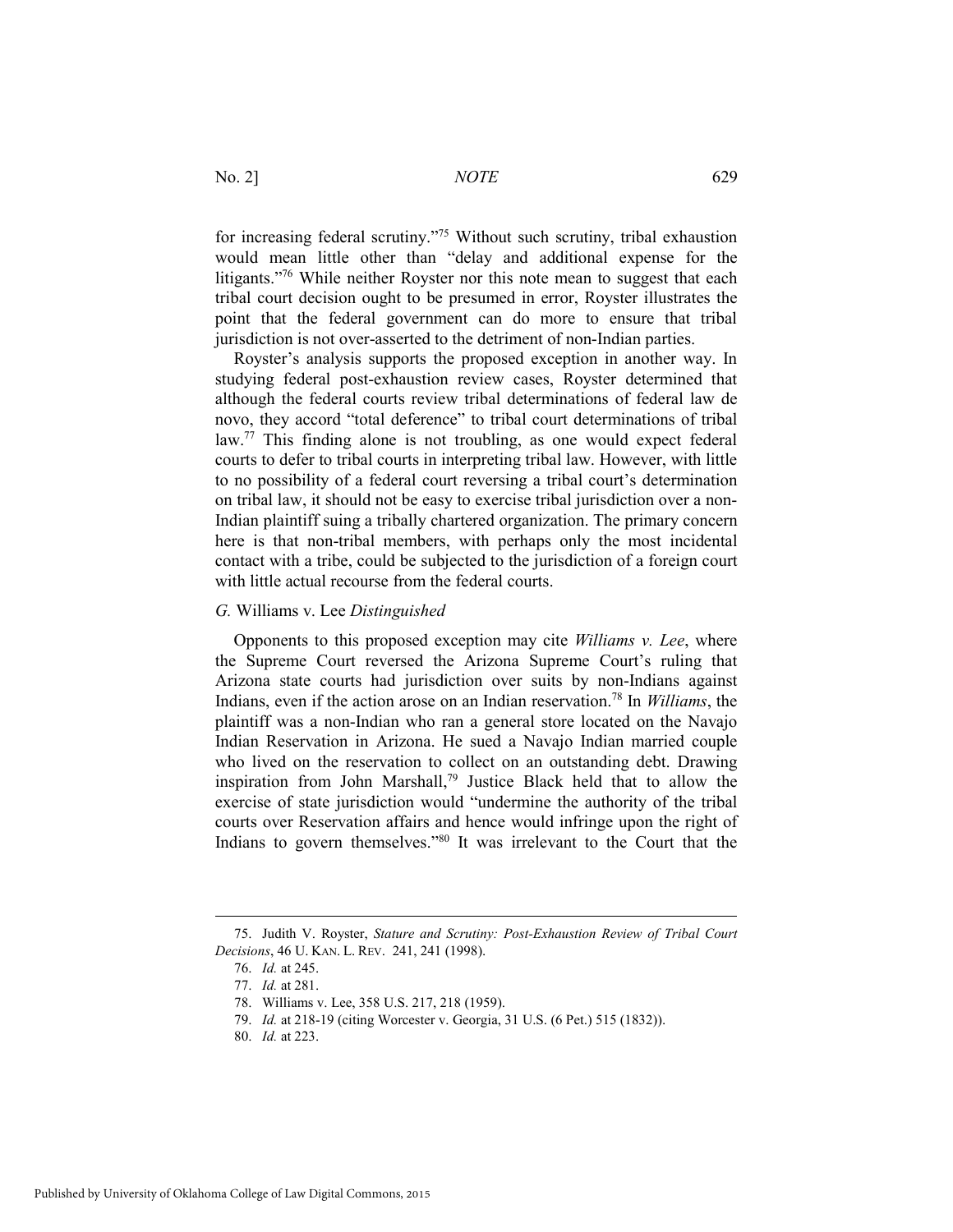plaintiff was non-Indian because his business and the matter in controversy took place on an Indian reservation.<sup>81</sup>

Certainly Justice Black's powerful defense of tribal jurisdiction could serve as a strong argument against an exception for non-Indian plaintiffs suing tribally chartered organizations. However, the proposed exception is narrowly tailored so that none of the primary concerns the Court discusses in *Williams* are implicated. The suggested exception would differ from the *Williams* facts in two main ways. First, the exception would apply not to all Indian defendants such as those in *Williams*, 82 but only to tribally chartered organizations that serve as a revenue stream for the tribe. If the Indian defendant were not a source of tribal revenue, then the previously discussed conflicts of interest would not be at issue.

Second, such an exception would not apply if the matter in controversy took place on an Indian reservation. Justice Black recognizes in Williams that "the cases in this Court have consistently guarded the authority of Indian governments over their reservations."83 The bias exception would thus only apply when the matter in controversy does not occur on an Indian reservation.

### *H. The Addition of New Exceptions to the Doctrine of Exhaustion May Be Appropriate*

It is worth considering if there are any other grounds upon which another exception to the Doctrine of Exhaustion may be warranted. Any in-depth consideration of the particular merits or weaknesses of any other exceptions are beyond the scope of this note, but it is necessary to recognize that the existing list may be incomplete.

Consider, for example, an exception to the Doctrine of Exhaustion for Indian and non-Indian claimants seeking federal subject matter jurisdiction pursuant to 28 U.S.C.  $\S$  1331 in a claim against a tribal party.<sup>84</sup> Would an exception for parties seeking diversity jurisdiction under § 1332 be prudent,<sup>85</sup> an idea that was previously rejected by the Supreme Court?<sup>86</sup> These rules act to confer jurisdiction upon the federal courts for matters that are better suited the federal courts than the state courts. It is worth exploring

 <sup>81.</sup> *Id.* 

 <sup>82.</sup> *Id.* at 218.

 <sup>83.</sup> *Id.* at 223.

 <sup>84. 28</sup> U.S.C. § 1331 (2012) ("The district courts shall have original jurisdiction of all civil actions arising under the Constitution, laws, or treaties of the United States.").

 <sup>85.</sup> *Id.* § 1332.

 <sup>86.</sup> Iowa Mut. Ins. Co. v. La Plante, 480 U.S. 9, 15 (1987).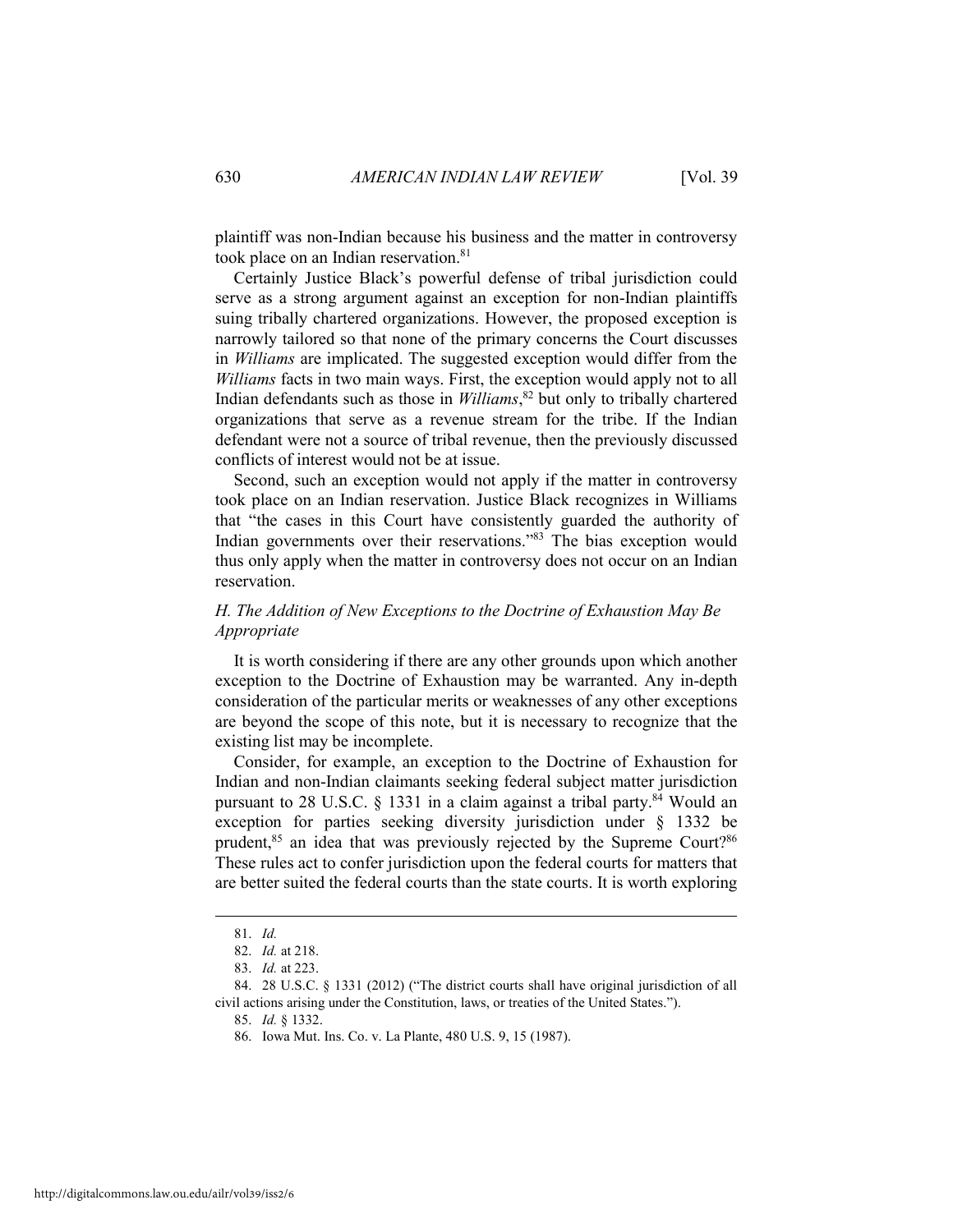whether the tribal courts are analogous to state courts in this regard. If so, then perhaps an exception to the Doctrine of Exhaustion for federal subject matter jurisdiction under §§ 1331 and 1332 is worth examining.

#### *V. Conclusion*

To protect important tribal interests in self-governance and selfdetermination, the Supreme Court has allowed the Indian tribes to adjudicate internally matters involving tribal members. This goal gave rise to the Doctrine of Exhaustion and its narrow exceptions. Even in cases like *National Farmers Union* and *Iowa Mutual*, where only one party was a tribal member or organization, the Court would not recognize potential bias against the non-Indian party as an excuse to duck the exhaustion requirement.87 Likewise, Wilson could not have prevailed on her argument for a bias-based exception in her claim, especially because both parties to the case were affiliated with the same tribe.<sup>88</sup> If the Supreme Court rejected a bias exception when only one party was affiliated with a tribe, as Judge Duffy pointed out, it is extremely unlikely that bias would be a valid exception in claims involving two Indian parties.<sup>89</sup>

Wilson's proposed exception was rightfully rejected by the trial court and should be continually rejected on appeal. It operates under the inherent assumption that federal district courts are more competent than tribal courts. The recognized exceptions allow for original jurisdiction in federal court for reasons of good faith and fairness, not out of a presumption that the tribal courts are ill-equipped to rule on cases between their own tribal members. Wilson's case illustrates how even though the bias-based exception cannot be adopted as a bright line rule, there are existing case-bycase avenues through which a claimant can obtain a just ruling regardless of any in-practice biases.

However, it may be wise to adopt a new, narrow exception to the Doctrine of Exhaustion allowing non-Indian claimants to sue tribally chartered entities in federal court without first exhausting tribal court remedies. While this proposed exception does assume the possibility of tribal bias, it is not rooted in incompetence. Rather, it is based in genuine

 <sup>87.</sup> *See* Nat'l Farmers Union v. Crow Tribe of Indians, 471 U.S. 845, 857 n.21 (1985); *Iowa Mut. Ins. Co.*, 480 U.S. at 9.

 <sup>88.</sup> Wilson v. Bull, No. CIV. 12-5078-JLV, 2014 WL 412328, at \*3 (W.D.S.D. Feb 3, 2014).

 <sup>89.</sup> *Id.* at \*5.